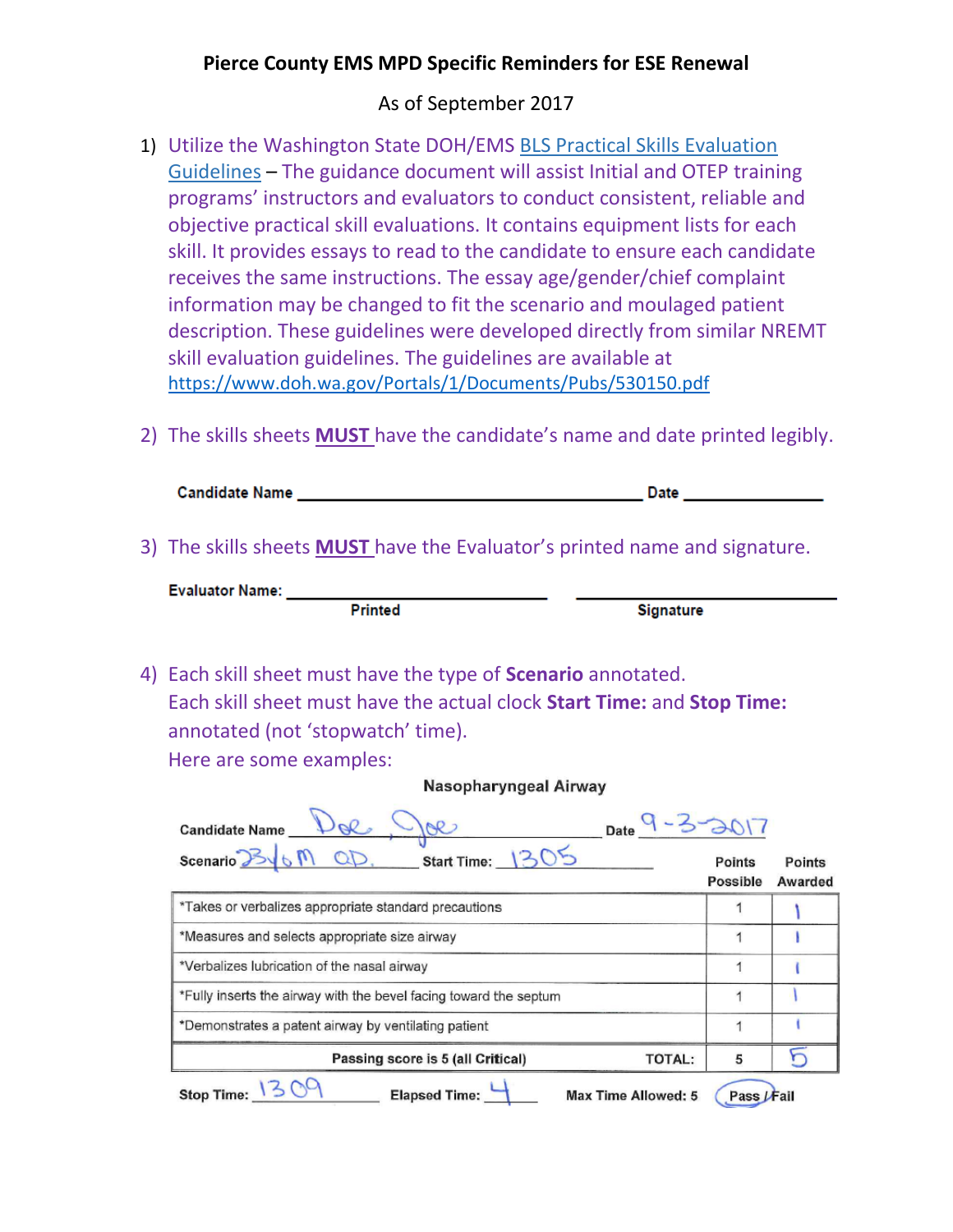Joint Immobilization

| Start Time: 1405<br>Scenario & bov<br>bike fall                                                                               | Points<br>Possible | Points<br>Awarded |
|-------------------------------------------------------------------------------------------------------------------------------|--------------------|-------------------|
| *Takes or verbalizes appropriate standard precautions                                                                         | 1                  |                   |
| *Directs application of manual stabilization of the injury (in position found)                                                | 1                  |                   |
| *Assesses distal pulse, sensation, and movement in the injured extremity                                                      |                    |                   |
| NOTE: The evaluator acknowledges, "Distal pulse, sensation, and movement in the injured extremity are<br>present and normal." |                    |                   |
| Selects proper splinting material (sizing to uninjured limb)                                                                  |                    |                   |
| Immobilizes the site of the injury                                                                                            | 1                  |                   |
| *Immobilizes the bone above injured joint                                                                                     |                    |                   |
| *Immobilizes the bone below injured joint                                                                                     |                    |                   |
| Secures the entire injured extremity                                                                                          | 1                  |                   |
| *Reassesses distal pulse, sensation, and movement in the injured extremity                                                    |                    |                   |
| NOTE: The evaluator acknowledges, "Distal pulse, sensation, and movement in the injured extremity are<br>present and normal." |                    |                   |
| <b>TOTAL:</b><br>Passing score is 8 (at least 80%)                                                                            | 9                  |                   |

# Epinephrine 1:1000- Administration from Vial or Ampule (experienced provider)

| Date -<br><b>Candidate Name</b>                                                                                                                      |                    |                   |
|------------------------------------------------------------------------------------------------------------------------------------------------------|--------------------|-------------------|
| scenario beesting<br>Start Time: 5<br>$30\kappa$                                                                                                     | Points<br>Possible | Points<br>Awarded |
| * Takes or verbalizes appropriate standard precautions                                                                                               | 1                  |                   |
| * Appropriately determines the need for Epinephrine<br>(Patient must exhibit anaphylactic reaction including shock and/or respiratory insufficiency) | 1                  |                   |
| Contacts medical direction for authorization as indicated per protocol                                                                               | 1                  |                   |
| * Selects correct medication (concentration)                                                                                                         | 1                  |                   |
| * Checks medication for expiration date                                                                                                              | 1                  |                   |
| * Checks medication for cloudiness or discoloration                                                                                                  | 1                  |                   |
| * Selects proper needle and syringe                                                                                                                  | 1                  |                   |
| Opens vial or ampule correctly                                                                                                                       | 1                  |                   |
| 0.15mg<br>15m<br>* Draws up the correct amount of Epinephrine                                                                                        | 1                  |                   |
| * Selects and cleans the appropriate site                                                                                                            | 1                  |                   |
| * Inserts needle at a 90 degree angle (Intramuscular)                                                                                                | 1                  |                   |
| * Injects medication                                                                                                                                 | 1                  |                   |
| * Withdraws needle and applies pressure over injection site                                                                                          | 1                  |                   |
| Covers puncture site                                                                                                                                 | 1                  |                   |
| * Properly discards needle in appropriate container                                                                                                  | 1                  |                   |
| * Verbalizes reassessment of patient                                                                                                                 | 1                  |                   |
| Passing score is 13 (at least 80%)<br>Total:                                                                                                         | 16                 | 15                |
| Elapsed Time: 0<br><b>Stop Time:</b><br>Max Time Allowed: 5                                                                                          | Pass / Fail        |                   |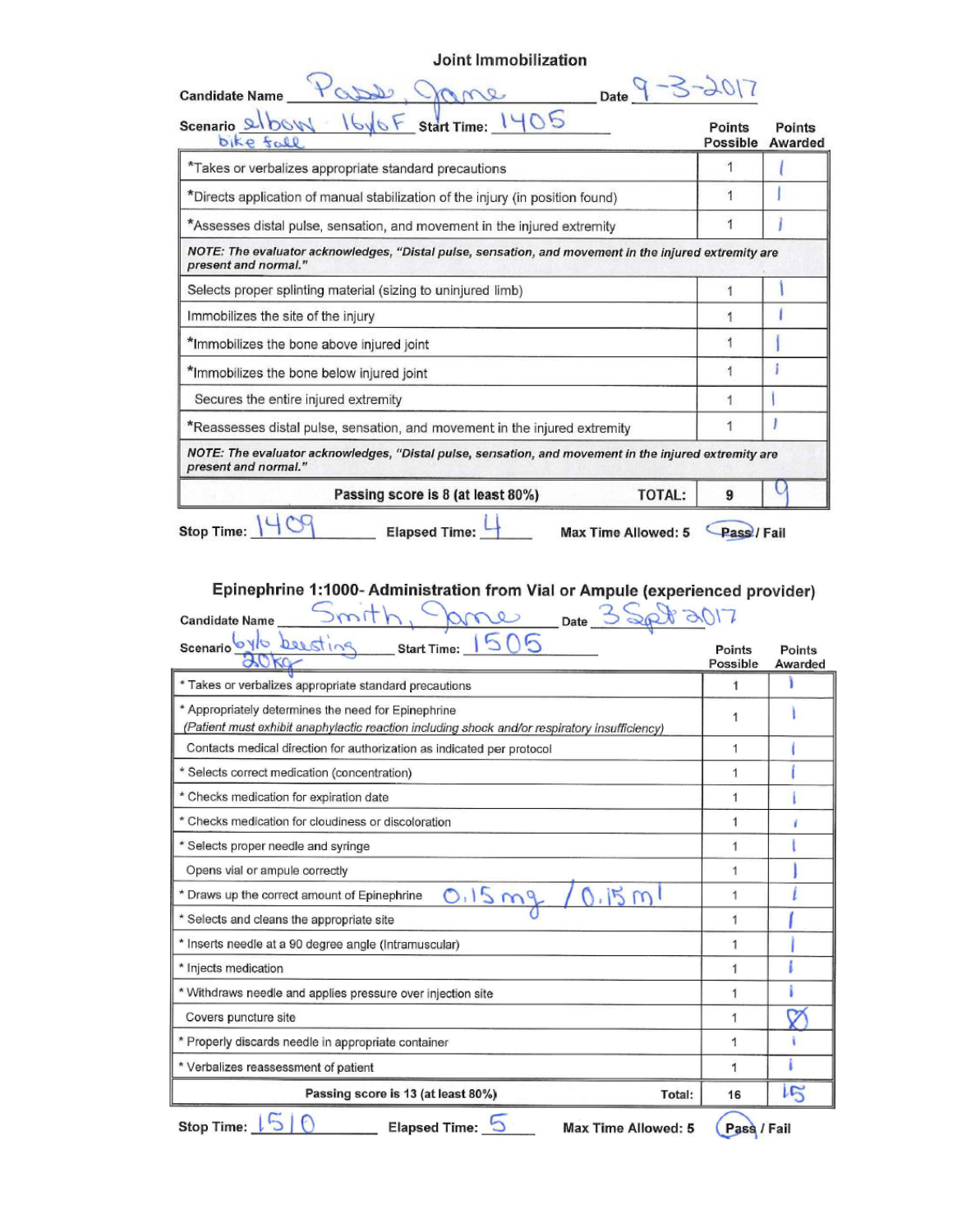- 5) If you mark a Critical Criteria item, then in the 'Cons' section of the skill sheet, you must document what the candidate did, or did not do, to warrant the Critical Criteria mark. Do not simply rewrite the Critical Criteria statement, provide specific details.
- 6) Ensure you annotate in the 'Additional Comments' section the instructions given to the candidate regarding remediation and reevaluation of a failed attempt.
- 7) In case you did not know, these skill sheets were adapted directly from NREMT skill sheets…they were not randomly put together by the county or state EMS offices. The State DOH/EMS Office requires that only WA DOH/EMS Office approved skill sheets be used for evaluations during initial courses as well as OTEP. The NREMT is in the process of updating their evaluation forms and so the WA DOH/EMS Office along with the State EMS Education Workgroup will be updating our forms as well when the NREMT forms are made available.
- 8) Depending on the certification level, a full set of the EMR or EMT Practical Evaluation Skill Sheets must be completed for any EMR or EMT recertifying via the OTEP method; and can be accomplished over the certification cycle. A full set of the EMR or EMT Practical Evaluation Skill Sheets must be completed for any EMR or EMT recertifying via the Traditional CME method; but must be accomplished within a six month window prior to the certification expiration date. Anyone EMR or EMT seeking Reissuance of their certification must complete a full set at the time of the Reissuance application.
- 9) PLEASE, PLEASE, please remember to print off a copy of ANY online training you accomplish for YOUR personal records. Do not rely on computer systems to keep track of your training—they crash !!! Your certification and training is YOUR possession and responsibility.

10) Skill Sheets and other publications are available on the State website at: [https://www.doh.wa.gov/ForPublicHealthandHealthcareProviders/EmergencyMe](https://www.doh.wa.gov/ForPublicHealthandHealthcareProviders/EmergencyMedicalServicesEMSSystems/EMSandTrauma/Publications) [dicalServicesEMSSystems/EMSandTrauma/Publications](https://www.doh.wa.gov/ForPublicHealthandHealthcareProviders/EmergencyMedicalServicesEMSSystems/EMSandTrauma/Publications)

11) Other information and publications are available on the PCEMS website at:

<http://www.piercecountywa.org/930/Emergency-Medical-Services-EMS>